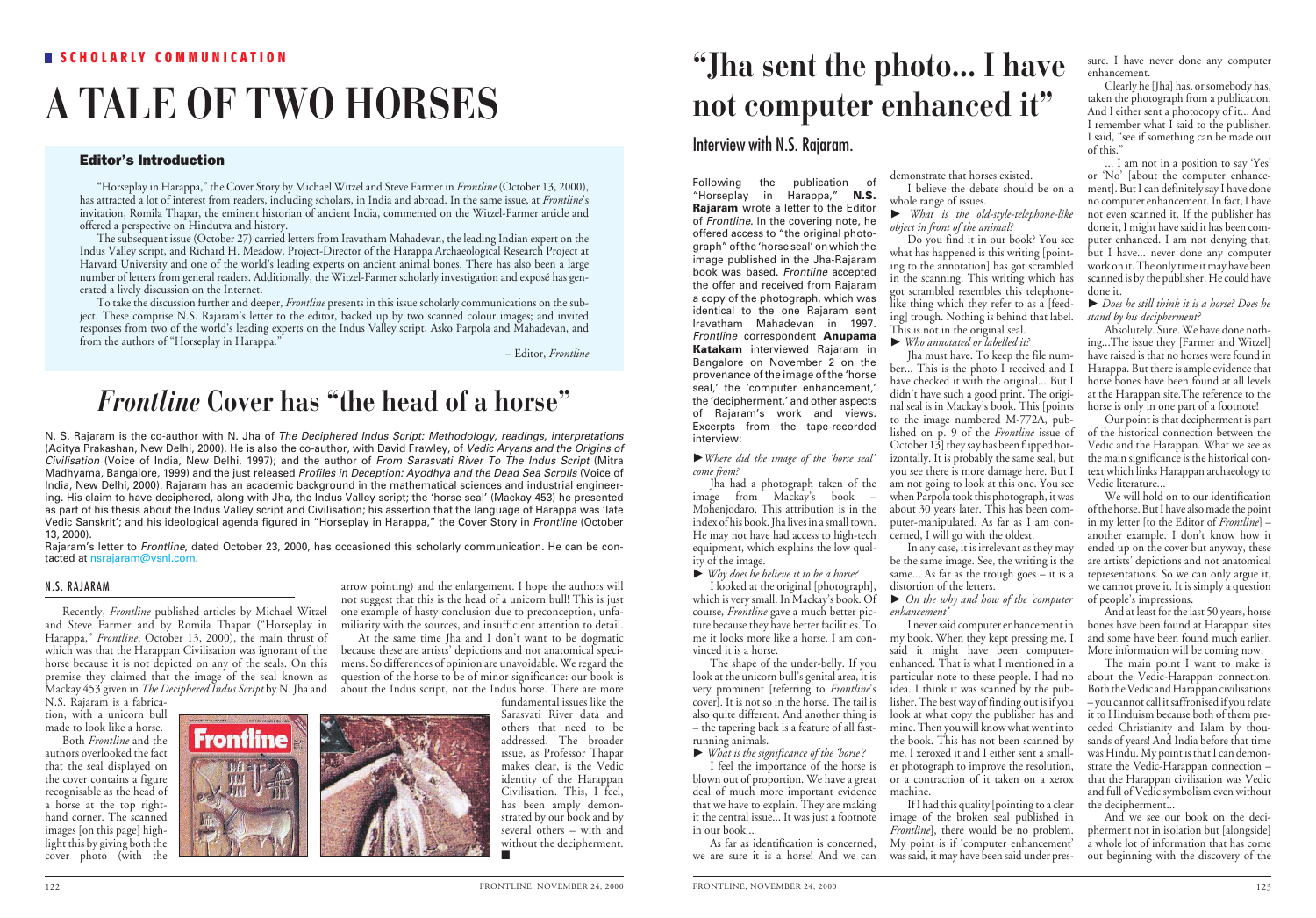explain.

- *Was he mistaken in his identification of the 'horse seal'?*

Just as I gave my clarification to you, I told him [Farmer] I would check with Jha and give him the clarification. I had not located the photograph because I never imagined this would be turned into such a major [controversy]... and then I found it in my file.

I went to the Mythic Society to check the original for Farmer. And I even told him we could have made an honest mistake. But

Saraswati River. Which the Aryan invasion model does not I don't think we have made any mistakes and we stand by our identification. I will not be surprised if the same picture is found in some old books.

I can tell you this: This photograph is what Jha sent me. I have not computer enhanced it. If I said that – which is possible... I might have said [it]... because I didn't have the photo at that time, which I traced later. I might have said it meaning not that I enhanced it but it might have been done for publication. I still stand by my interpretation. ■

## **Of Rajaram's 'Horses', 'decipherment', and civilisational issues**

Asko Parpola is Professor of Indology at the Department of Asian and African Studies at the University of Helsinki. He is one of the world's leading authorities on the Indus Civilisation and Indus script and religion. He is the author of *Deciphering the Indus Script*(Cambridge University Press, 1994). His monumental *Corpus of Indus Seals and Inscriptions* was published in two volumes in 1987 and 1991. Parpola is a world expert on Jaiminiya Samaveda texts and rituals. His other areas of expertise include the prehistory of Indian languages and the prehistoric archaeology of South and Central Asia. Parpola contributed this comment at the invitation of *Frontline:*

#### ASKO PARPOLA

India has a truly glorious past. It is sad that India's heritage should be exploited by some individuals – usually people with few, if any, academic credentials – who for political or personal motives are ready even to falsify evidence. In order to vindicate their ideology and promote their own ends, these persons appeal to the feelings of the 'common man' who, with full reason, is proud of his or her country's grand heritage. They suggest that this grandeur is denigrated by their opponents, particularly by foreign scholars. There is no need, however, to twist the facts in order to establish the greatness of India's past. Of all people, Indologists, including foreign Indologists, are among the first to acknowledge and admire the great achievements of Indian civilisation.

Michael Witzel and Steve Farmer have shown that N.S. Rajaram has no scruples in falsifying evidence to suit his claims. Thus far Rajaram has got away with this dishonesty because the

scholarly community has not considered his work worthy of serious consideration: it has been taken more or less for granted that any sensible person can see through this trash and recognise it as such. However, the escalation of this nonsensical propaganda now demands that the issue be addressed. *Frontline* has clearly exposed the untenability of Rajaram's arguments. Having been invited to comment on Rajaram's 'Horse II,' I would like to point out just a few facts.

On the cover of *Frontline*, Seal M-18 from Mohenjo-daro has been depicted four times larger than its natural size. The Harappans were unable to see the fine details from which Rajaram presumes to distinguish the head of a horse. The psychologist Hermann Rorschach developed a projective technique to assess personality



ASKO PARPOLA

characteristics in which the individual is presented with ambiguous charts of ink blots, which he then interprets; different persons see different things in them, as they see in the varying patterns of clouds. In like manner, Rajaram is looking for horses, and therefore sees them in patterns where they do not actually exist. In this case, his interpretation of certain details as a horse may seem to have some plausibility when an enlarged photograph taken from a particular direction with particular lighting is viewed, but the illusion disappears and the pattern intended by the seal carver is clearly distinguished when we take a look at the impression made with the seal. Rajaram's 'horse' is part of a composite Indus sign, the last one of a three-sign inscription forming one line. The sign consists of two elements. The upper, roof-like element occurs in several other composite signs, while the lower element has so far been found in this seal alone.

The 'horse argument' is an important criterion in determining the linguistic affinity of the founders of the Indus Civilisation, as pointed out in my book *Deciphering the Indus Script* (Cambridge University Press, 1994), and by Witzel and Farmer in their *Frontline* article. In the Rigveda, the

horse is an animal of great cultural and religious significance, being mentioned hundreds of times. Yet so far not a single representation of the horse has been found on the thousands of seals or the numerous terracotta figurines of the Indus Civilisation, although many other animals, real and imaginary, were depicted by the Harappans. Further, Richard H. Meadow, one the world's best experts on ancient animal bones, assures us that not a single horse bone has been securely identified from the Indus Valley or elsewhere in South Asia before the end of the third millennium BCE, when the Indus Civilisation collapsed. By contrast, horse bones are found, and the horse is depicted, just a few centuries later in the Indus Valley, in Gujarat

and in Maharashtra, suggesting that by that time speakers of Aryan (or Indo-Iranian) languages had already entered South Asia, bringing with them this animal that was venerated by all early Indo-European-speaking peoples.

On the basis of new archaeological evidence from Afghanistan and Pakistan,  $\tilde{I}$  am inclined to think that the infiltration of small numbers of Aryan speakers to the Indus Valley and beyond started as early as the last urban phase of the Indus Civilisation, from about the 21st century BCE onwards. (These Aryans were not yet those of the Rigveda, who arrived a couple of centuries later.) The early Aryan-speaking immigrants came through Central Asia from the Eurasiatic steppes, the native habitat of the horse and the region where it appears to have

first been domesticated. As demonstrated by H. H. Hock in his paper "Out of India? The linguistic evidence," published in J. Bronkhorst and M. M. Deshpande (eds.), *Aryan and Non-Aryan in South Asia*, Cambridge, Mass., 1999, it is impossible to derive the Aryan or Indo-European languages from South Asia by valid linguistic methods. In other words, it is untenable scientifically to postulate a South Asian origin for these languages.

In my book, I have presented numerous facts suggesting that the Harappans mainly spoke a Dravidian language. The Harappans are estimated to have totalled at least one million people, while the primarily pastoralist Aryan-speaking immigrants

### **One sees what one wants to**

Iravatham Mahadevan is the leading Indian expert on the Indus Valley script and one of the world's foremost scholars in the field. His computer-aided study, *The Indus Valley Script: Texts, Concordances and Tables* (Memoirs of the Archaeological Survey of India, New Delhi, 1977), is recognised internationally as a major source-book for research in the Indus script. His proof that the direction of the Indus script is from right to left has been acclaimed. Mahadevan is also the leading Indian expert on the Tamil-Brahmi script and one of the world's foremost scholars in this field. He has developed a method to read the earliest Tamil-Brahmi inscriptions and has published the *Corpus of the Tamil-Brahmi Inscriptions* (1966). His magnum opus, a definitive study of the Tamil-Brahmi script, is nearing completion. Mahadevan, a former officer of the Indian Administrative Service, has a background in journalism; he served as Editor of the Tamil daily, *Dinamani*, between 1987 and 1991. Mahadevan contributed this comment at the invitation of *Frontline*:

**Corpus of Indus Seals** and Inscriptions 1. Collections in India

#### IRAVATHAM MAHADEVAN

N.S. Rajaram has been good enough to send me an advance copy of his response (published in this issue) to the article "Horseplay in Harappa" by Michael Witzel and Steve Farmer (*Frontline*, October 13). My attention has also been drawn to his communication in the matter circulated on the Internet.

Rajaram has stated in his online communication that the copy he sent me in 1997 is "exactly the same one that went into the book." This is not quite true. What I got from Rajaram was a copy, labelled in someone's hand, of the photograph of Seal 453 as published by Mackay in Pl. XCV of his book and reproduced by *Frontline* (October 13, p.7) and not the computer 'enhancement' published by N. Jha and N.S. Rajaram in their book (p. 177). The photograph shows clearly the hind part of a bull on the broken seal. The computer 'enhancement' creates an optical illusion which makes the animal look somewhat like a deer, which is further developed into a 'horse' by Rajaram's artist. In the interest of truth, I have made available to *Frontline*the original communication of 1997 received from Rajaram.

Rajaram's 'Horse II,' which he sees on the front cover illustration of *Frontline* (October 13), is another instance of an optical illusion. I have seen the original seal with the Archaeological Survey of India, New Delhi (ASI No. 63.10/363). No horse is to be seen there. Rajaram's 'horses' only prove that one sees what one wants to.

However, I agree with Rajaram that it is time we put this 'horse business' behind us and look at the decipherment itself. I have done so. The Jha-Rajaram 'decipherment' is completely invalid. It is, in fact, a non-starter for the simple reason that the direction of reading adopted by the authors is wrong, as demonstrated by Witzel and Farmer (*Frontline*, October 13, box item at p.12). The 'decipherment' makes as much sense as you would get out of this page if you try to read it from a mirror reflection. ■

could have numbered only a small fraction of this. Eventually, however, the language of the minority prevailed over the majority. There are numerous parallels to such a development. Almost the whole continent of South America now speaks Spanish or Portuguese, while the Native American ('Indian') languages spoken there before the arrival of the European conquerors are about to vanish. This linguistic change has taken place in 500 years, and was initiated by just 300 well-armed adventurers. In 400 years, the British managed to establish their language and culture very widely in South Asia. To conflate the identity of the Vedic and Harappan cultures and to deny the external origin of Sanskrit and other Indo-Aryan languages is as absurd as to claim, as Dayananda Sarasvati

did, that the railway trains and aeroplanes that were introduced in South Asia by the British in the 19th and 20th centuries had already been invented by the Vedic Aryans.

It is sad that in South Asia, as elsewhere in the world, linguistic and religious controversies are the cause of so much injustice and suffering. We should remember that from the very beginning, Aryan and non-Aryan languages and associated cultures, religions and peoples have intermingled and have become inextricably mixed. Every element of the population has contributed to the creation of Indian civilisation, and every one of them deserves credit for it. ■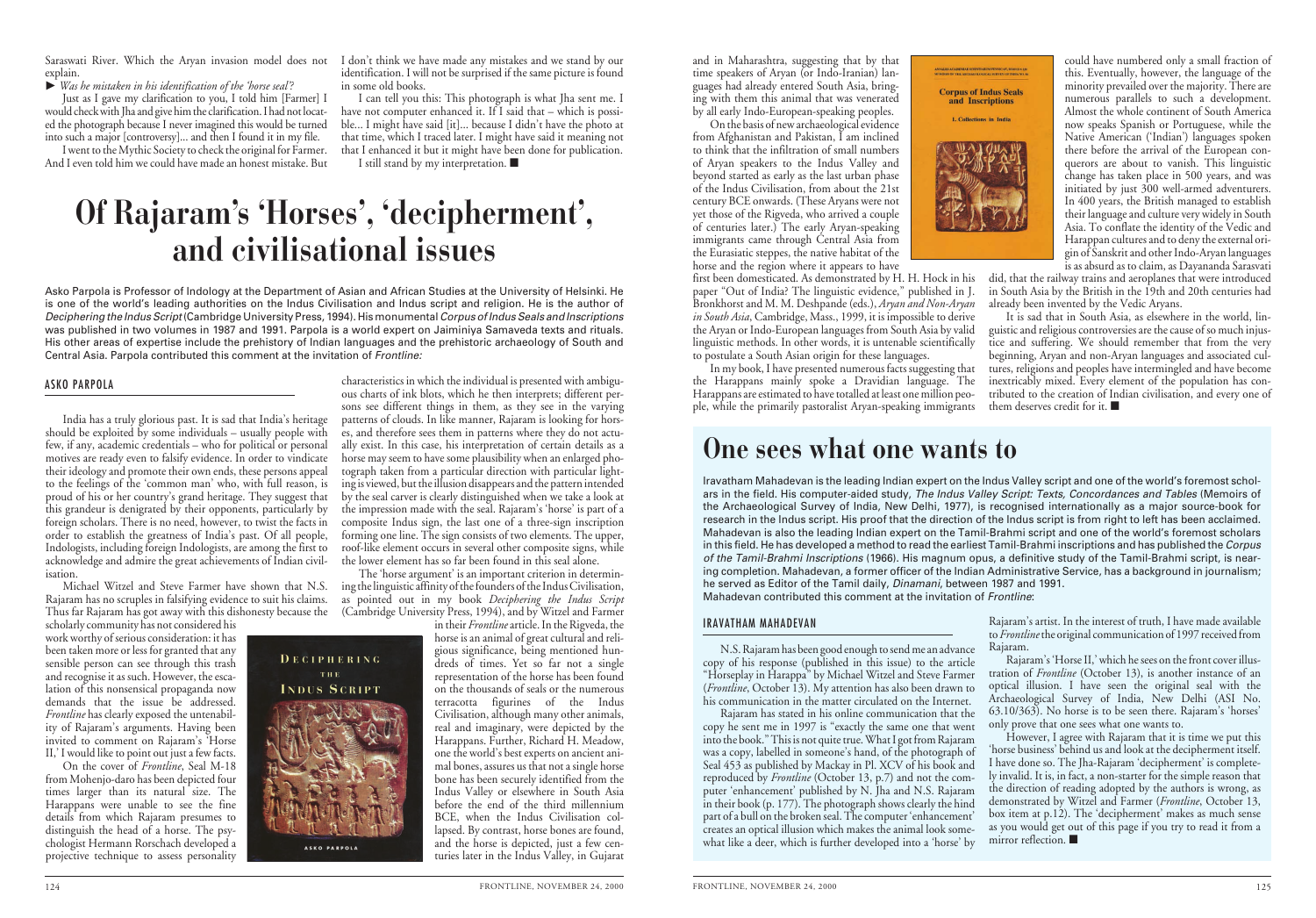### **New Evidence on the 'Piltdown Horse' Hoax**

Michael Witzel and Steve Farmer are the scholarly authors of the Cover Story, "Horseplay in Harappa," in *Frontline* (October 13, 2000).

Michael Witzel is Wales Professor of Sanskrit at Harvard University and the author of many publications, including the recent monograph *Early Sources for South Asian Substrate Languages*, Boston: ASLIP/Mother Tongue 1999. A collection of his Vedic studies will be published in India by Orient Longman later this year. He is also editor of *The Electronic Journal of Vedic Studies*, accessible through his home page at http://www.fas.harvard.edu/witzel/mwpage.htm. He can be contacted at witzel@fas.harvard.edu.

Steve Farmer, who received his doctorate from Stanford University, has held a number of academic posts in premodern history and the history of science. Among his recent works is his book *Syncretism in the West*, which develops a cross-cultural model of the evolution of traditional religious and philosophical systems. He is currently finishing a new book on brain and the evolution of culture. He can be contacted at india@safarmer.com.

#### MICHAEL WITZEL & STEVE FARMER

यो मां पइयति सर्वत्र सर्वे च मयि पद्यति । *He who sees me everywhere and sees everything in me... Gita* VI, 30

Our thanks to Iravatham Mahadevan and Asko Parpola, two of the world's leading experts on the Indus script, for their comments on N. S. Rajaram's latest "horse" fantasy. We welcome this opportunity to discuss new evidence that has come to light since our exposé of Rajaram's bogus "decipherment" of the Indus or Harappan script appeared in "Horseplay in Harappa," the cover story of the October 13 issue.

**Rajaram's newest 'horse'**: We would first like to add further detail to Asko Parpola's thorough deconstruction of Rajaram's



Figure 1. On the left, the cover of the October 13 edition of *Frontline*, illustrated with Harappan seal M-18 A. On the right, a blowup of part of the cover, where Rajaram finds another "horse." The "eye" of the "horse" is caused by a tiny flaw in the ancient seal, highlighted by the lighting coming from the right. The lighting also causes other Rorschach-like illusions that vanish when the seal or its impressions are viewed in other conditions (see Figure 2).

newest "horse" discovery. As Parpola points out, the "horse" Rajaram imagines on the cover of *Frontline* is an optical illusion that only shows up when seal **M-18 A** is blown up (as it necessarily was to create the cover) to many times its actual size. The "eye" of Rajaram's "horse" (seen in **Figure 1**) is created by a tiny fault (probably caused by abrasion) in the ancient seal, which prior to its discovery lay in the ground for some 4,000-odd years.

In the beautiful colour photo by Erja Lahdenperä, especially commissioned for Parpola's *Corpus of Indus Seals and Inscriptions*, the tiny fault is highlighted by the illumination coming from the right. (By convention, photos of seals are lighted from the right, seal impressions from the left.) Similar illusions create the impression that the "head" of the "horse" is much thicker than its "neck," that its "shoulders" are rounded, and that the "horse" has "ears" and even "feet." (As soon as you notice the "feet" or hooves, you realise that Rajaram's poor horse has his

neck twisted around and is facing the wrong way – like the village lecher forced to ride backwards through the marketplace on an ass!) All these illusions disappear when the seal is viewed at normal scale or in different conditions, as is evident when we compare the images in **Figures 1** and **2**.

Quite a bit is actually known about this seal, which was chosen for the cover because of its particular beauty. A careful drawing of the newly discovered seal was made by G.R. Hunter less than two months after the close of the excavating season in Mohenjo-daro in late February 1927. Hunter's drawing of the seal's impression is found in his classic 1934 study of the Indus script. Hunter's drawing shows what has been known to Harappan scholars for almost 75 years: that the sign is totally abstract and does not contain a hint of any animistic form.

All illusions of "horses" (or other creatures) in the sign also vanish when we examine photos not of the seal but of its impressions. This is clear from the crisp black-and-white photo of its impression (**M-18 a** in Parpola's *Corpus of Indus Seals and Inscriptions*) again photographed by the talented Erja Lahdenperä. See the images (flipped horizontally to simplify comparison with the seal) in **Figure 2**.

Parpola notes that this character is a compos-

ite sign, and that the sign's rooflike element (Rajaram's "head" and "neck") shows up in other Harappan signs. In the lower half of this page, we show one of dozens of examples of the same or similar element, which is often seen combined with the Harappan "fish sign" – apparently to modify the sign's base meaning. (On composite signs, see Parpola's *Deciphering the Indus Script*, 1994, especially pp. 79-82.) Following the logic of his note to *Frontline*, Rajaram might very well imagine a "horse" in the figure on the right – all that is needed is an "eye" and Coleridge's "willing suspension of disbelief"! See **Figures 3** and **4**.

As though all this evidence were not enough, we have Mahadevan's direct testimony presented in his communication published in this issue: "I have seen the original seal with the Archaeological Survey of India, New Delhi (ASI No. 63.10/363). No horse is to be seen there. Rajaram's 'horses' only prove that one sees what one wants to."

**New light on the seal's 'computer enhancement'**: In "Horseplay in Harappa," we noted that Rajaram let it slip out in an online exchange that his original "horse seal" (based on a seven-decadeold photo of a broken seal impression, Mackay 453) was a "computer enhancement" produced to "facilitate our reading." Neither this fact, nor the precise location of the original in Mackay's writings, nor the fact that Mackay 453 was broken is told to the reader of Rajaram's book. After this slip, Rajaram has adamantly refused to discuss his "computer enhancement" publicly, although he has boasted to us that he has many years' academic experience in computer imaging. (*But see now our postscript to this communication, reporting a recent Rajaram interview.*)

New evidence on this issue has come to light since our article was published, through the good offices of Iravatham Mahadevan. In scholarly communications printed in this and an earlier issue of *Frontline* (October 27, 2000), 1997, Rajaram sent him a copy of the "horse seal" that was different in impor- **where Rajaram sees his newest "horse."** tant ways from the "computer enhancement." Rajaram, in turn, has repudiated

Mahadevan's account, claiming in a note published in a nationalistic email List that "the copy I sent him in 1997 was exactly the same one that went into the book." In the same note, Rajaram hints that Mahadevan's first letter to *Frontline* might be a forgery, qualifying his repudiation with the words "assuming that he [i.e., Mahadevan] did write that letter."



Figure 2. On the left, G.R. Hunter's original sketch (from *The Script of Harappa and Mohenjo-daro and Its Connection with Other Scripts*, 1934, Plate XIX) of the sign where Rajaram finds his newest Harappan "horse." We have flipped the image horizontally to simplify comparison with the colour photo in Figure 1. On the right, a photo of the sign from a seal impression (Parpola M-18 a, again flipped horizontally). In this case, the "eye" of the "horse," created by the tiny fault, lies hidden deep in the shadow of the impression. All other optical illusions vanish as well. Note in both images the separation of the "head" and "neck" from "body" – showing that at best Rajaram's is a poor decapitated "horse."



Mahadevan relates that in September **H-129 a bis. The roof element above the "fish"** Figure 3. The so-called Harappan fish sign – shown in the first example with and in the second without the rooflike modifying sign. Details here are from Parpola character is similar to the top element in the sign

Figure 4. The roofed fish sign with a simulated "eye" added. Through our whimsical "computer enhancement," we transform our fish into a dancing Harappan "horse"!

In the light of these remarks, Mahadevan has made available to *Frontline*, Witzel, and Farmer the correspondence he had with Rajaram in the fall of 1997. That correspondence, not unexpectedly, supports Mahadevan's and not Rajaram's view of reality. The copies of both the "horse seal" and "Artist's reproduction" of the supposed horse (illustrated in our original